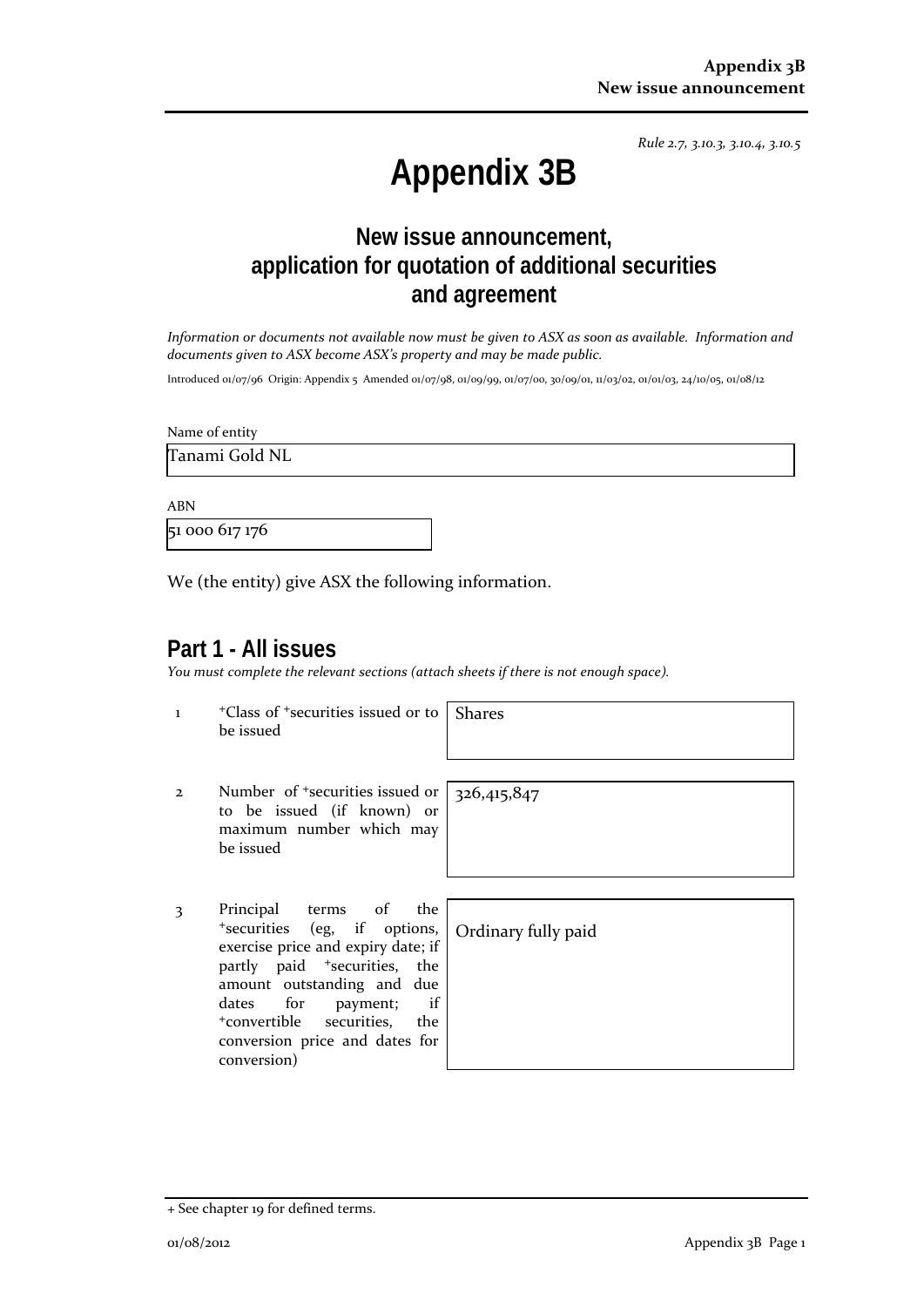| 4  | Do the <sup>+</sup> securities rank equally<br>in all respects from the date of<br>allotment with an existing +class<br>of quoted +securities?                                                                                                                                                                                                                                                                                  | Yes                                                                                                                                                                                                                                                              |
|----|---------------------------------------------------------------------------------------------------------------------------------------------------------------------------------------------------------------------------------------------------------------------------------------------------------------------------------------------------------------------------------------------------------------------------------|------------------------------------------------------------------------------------------------------------------------------------------------------------------------------------------------------------------------------------------------------------------|
|    | If the additional securities do<br>not rank equally, please state:<br>• the date from which they do<br>the extent to which they<br>$\bullet$<br>participate for the<br>next<br>dividend, (in the case of a<br>distribution)<br>trust,<br>or<br>interest payment<br>the extent to which they do<br>٠<br>not rank equally, other than<br>in relation to the<br>next<br>distribution<br>dividend,<br><b>Or</b><br>interest payment |                                                                                                                                                                                                                                                                  |
| 5  | Issue price or consideration                                                                                                                                                                                                                                                                                                                                                                                                    | 20 cents per share                                                                                                                                                                                                                                               |
| 6  | Purpose of the issue<br>(If issued as consideration for<br>the acquisition of assets, clearly<br>identify those assets)                                                                                                                                                                                                                                                                                                         | The funds from the issue will be used to<br>retire the Company's existing debt facilities,<br>fund the completion of the Definitive<br>Feasibility Study for the development of the<br>Tanami<br>Central<br>Project<br>and provide<br>additional working capital |
| 6a | Is the entity an <sup>+</sup> eligible entity<br>obtained security<br>has<br>that<br>holder approval under rule 7.1A?<br>If Yes, complete sections 6b - 6h<br>in relation to the <sup>+</sup> securities the<br>subject of this Appendix 3B, and<br>comply with section 6i                                                                                                                                                      | No                                                                                                                                                                                                                                                               |
| 6b | The date the security holder<br>resolution under rule 7.1A was<br>passed                                                                                                                                                                                                                                                                                                                                                        | Not applicable                                                                                                                                                                                                                                                   |
| 6с | Number of <sup>+</sup> securities issued<br>without security holder approval<br>under rule 7.1                                                                                                                                                                                                                                                                                                                                  | Not applicable                                                                                                                                                                                                                                                   |

<sup>+</sup> See chapter 19 for defined terms.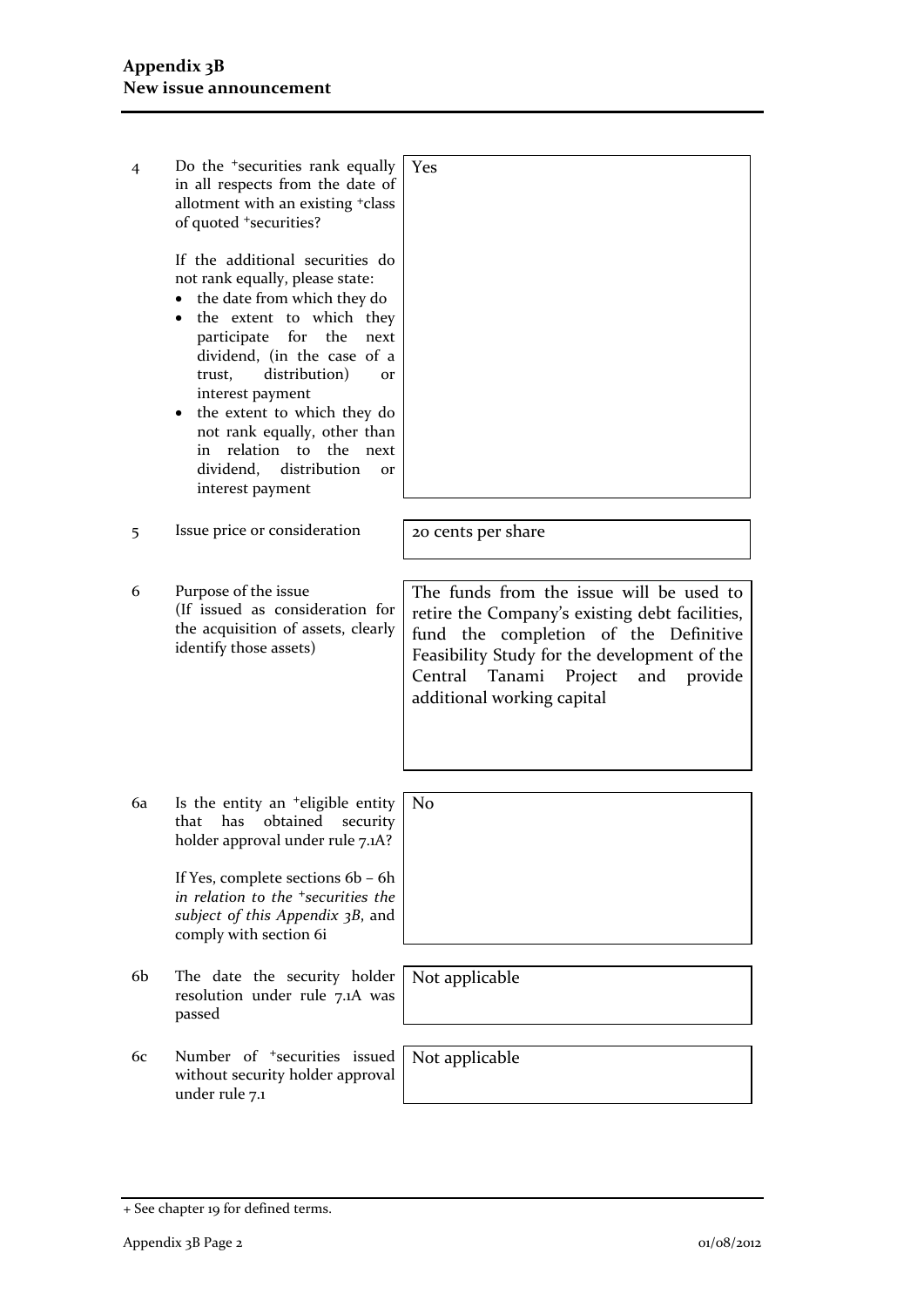- 6d Number of +securities issued with security holder approval under rule 7.1A
- 6e Number of +securities issued with security holder approval under rule 7.3, or another specific security holder approval (specify date of meeting)
- 6f Number of securities issued under an exception in rule 7.2
- 6g If securities issued under rule 7.1A, was issue price at least 75% of 15 day VWAP as calculated under rule 7.1A.3? Include the issue date and both values. Include the source of the VWAP calculation.
- 6h If securities were issued under rule 7.1A for non-cash consideration, state date on which valuation of consideration was released to ASX Market Announcements
- 6i Calculate the entity's remaining issue capacity under rule 7.1 and rule 7.1A – complete Annexure 1 and release to ASX Market Announcements
- 7 Dates of entering <sup>+</sup>securities into uncertificated holdings or despatch of certificates
- 8 Number and <sup>+</sup>class of all <sup>+</sup>securities quoted on ASX (*including* the securities in section 2 if applicable)

| Number      | <sup>+</sup> Class            |
|-------------|-------------------------------|
| 587,548,524 | Ordinary fully paid<br>shares |

Not applicable

Not applicable

Not applicable

Not applicable

Not applicable

39,169,902

On or around 20 March 2013

+ See chapter 19 for defined terms.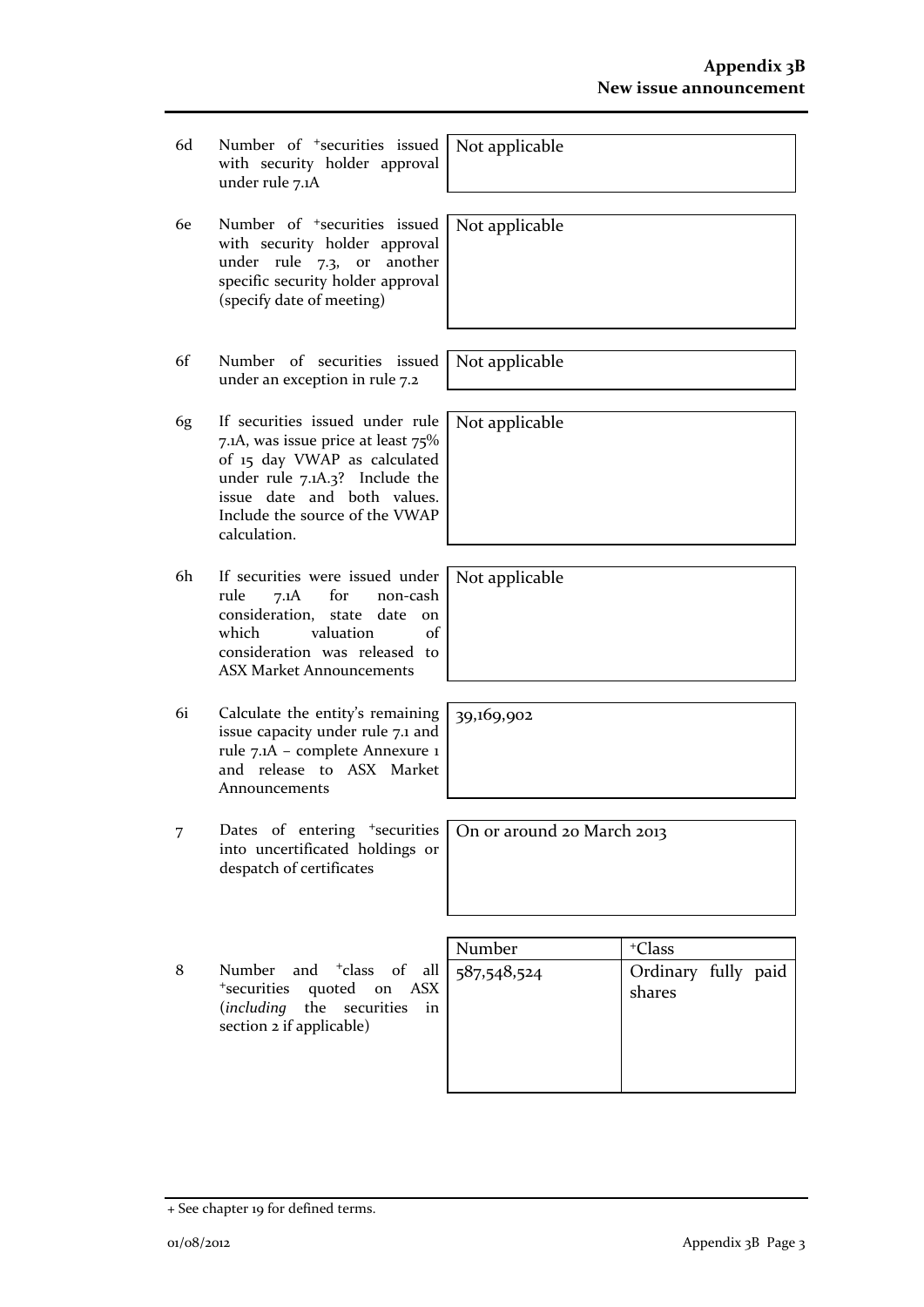9 Number and <sup>+</sup>class of a +securities not quoted on AS (*including* the securities in section 2 if applicable)

|        | Number    | <sup>+</sup> Class      |
|--------|-----------|-------------------------|
| վ<br>Х | 5,400,000 | <b>Unlisted Options</b> |
| in     |           |                         |
|        |           |                         |
|        |           |                         |

10 Dividend policy (in the case of a trust, distribution policy) on the increased capital (interests)

Not applicable

# **Part 2 - Bonus issue or pro rata issue**

| 11                | holder<br>approval<br>security<br><i>ls</i><br>required?                                                                                                                                                                                        | No                                                                                                       |
|-------------------|-------------------------------------------------------------------------------------------------------------------------------------------------------------------------------------------------------------------------------------------------|----------------------------------------------------------------------------------------------------------|
| $12 \overline{ }$ | Is the issue renounceable or non-<br>renounceable?                                                                                                                                                                                              | Renounceable                                                                                             |
| 13                | Ratio in which the <sup>+</sup> securities<br>will be offered                                                                                                                                                                                   | Five $(5)$ new shares for every four $(4)$ shares<br>held                                                |
| 14                | <sup>+</sup> Class of <sup>+</sup> securities to which the<br>offer relates                                                                                                                                                                     | Ordinary fully paid shares                                                                               |
| 15                | +Record<br>date<br>determine<br>to<br>entitlements                                                                                                                                                                                              | 19 February 2013                                                                                         |
| 16                | different<br>Will<br>holdings<br>on<br>registers (or subregisters) be<br>aggregated<br>for<br>calculating<br>entitlements?                                                                                                                      | Not applicable                                                                                           |
| 17                | Policy for deciding entitlements<br>in relation to fractions                                                                                                                                                                                    | Fractional entitlements will be rounded up<br>to the nearest whole number                                |
| 18                | Names of countries in which the<br>entity has <sup>+</sup> security holders who<br>will not be sent new issue<br>documents<br>Note: Security holders must be told how their<br>entitlements are to be dealt with.<br>Cross reference: rule 7.7. | The issue is available to shareholders with<br>registered addresses in Australia and New<br>Zealand only |
| 19                | Closing date for<br>receipt<br>of<br>acceptances or renunciations                                                                                                                                                                               | 12 March 2013                                                                                            |

<sup>+</sup> See chapter 19 for defined terms.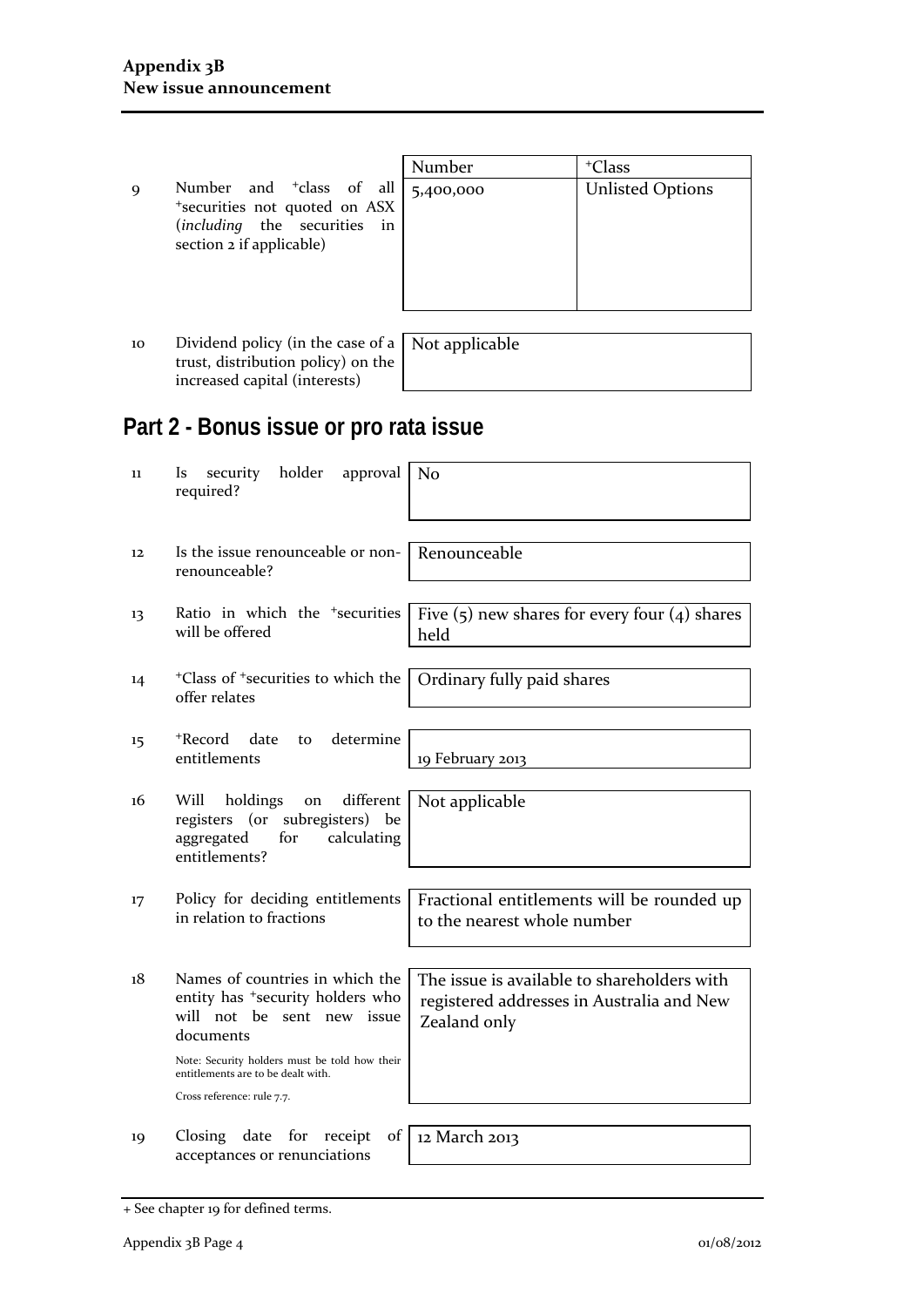| 20 | Names of any underwriters                                                                                                                                                           | <b>Patersons Securities Limited</b>                                                                                                                                                                                                                                                               |
|----|-------------------------------------------------------------------------------------------------------------------------------------------------------------------------------------|---------------------------------------------------------------------------------------------------------------------------------------------------------------------------------------------------------------------------------------------------------------------------------------------------|
|    |                                                                                                                                                                                     |                                                                                                                                                                                                                                                                                                   |
| 21 | Amount of any underwriting fee<br>or commission                                                                                                                                     | The Company has agreed to pay the<br>Underwriter an underwriting commission<br>equal to 6% of the total underwritten<br>amount less Allied Properties Resources<br>entitlement<br>Limited's full<br>and<br>S <sub>th</sub><br>Underwriting Commitment and \$125,000<br>by way of a management fee |
|    |                                                                                                                                                                                     |                                                                                                                                                                                                                                                                                                   |
| 22 | Names of any brokers to the<br>issue                                                                                                                                                | Patersons Securities Limited                                                                                                                                                                                                                                                                      |
|    |                                                                                                                                                                                     |                                                                                                                                                                                                                                                                                                   |
| 23 | Fee or commission payable to the<br>broker to the issue                                                                                                                             | \$125,000 in addition to the underwriting<br>commission                                                                                                                                                                                                                                           |
|    |                                                                                                                                                                                     |                                                                                                                                                                                                                                                                                                   |
| 24 | Amount of any handling fee<br>payable to brokers who lodge<br>acceptances or renunciations on<br>behalf of <sup>+</sup> security holders                                            | Refer to section 3.14 of the Prospectus                                                                                                                                                                                                                                                           |
|    |                                                                                                                                                                                     |                                                                                                                                                                                                                                                                                                   |
| 25 | If the issue is contingent on<br>*security holders' approval, the<br>date of the meeting                                                                                            | Not applicable                                                                                                                                                                                                                                                                                    |
|    |                                                                                                                                                                                     |                                                                                                                                                                                                                                                                                                   |
| 26 | Date entitlement and acceptance<br>form and prospectus or Product<br>Disclosure Statement will be sent<br>to persons entitled                                                       | 25 February 2013                                                                                                                                                                                                                                                                                  |
|    |                                                                                                                                                                                     |                                                                                                                                                                                                                                                                                                   |
| 27 | If the entity has issued options,<br>and the terms entitle option<br>holders<br>participate<br>to<br>on<br>exercise, the date on which<br>notices will be sent to option<br>holders | On or about 11 February 2013                                                                                                                                                                                                                                                                      |
|    |                                                                                                                                                                                     |                                                                                                                                                                                                                                                                                                   |
| 28 | Date rights trading will begin (if<br>applicable)                                                                                                                                   | 13 February 2013                                                                                                                                                                                                                                                                                  |
| 29 | Date rights trading will end (if                                                                                                                                                    | 4 March 2013                                                                                                                                                                                                                                                                                      |
|    | applicable)                                                                                                                                                                         |                                                                                                                                                                                                                                                                                                   |

<sup>+</sup> See chapter 19 for defined terms.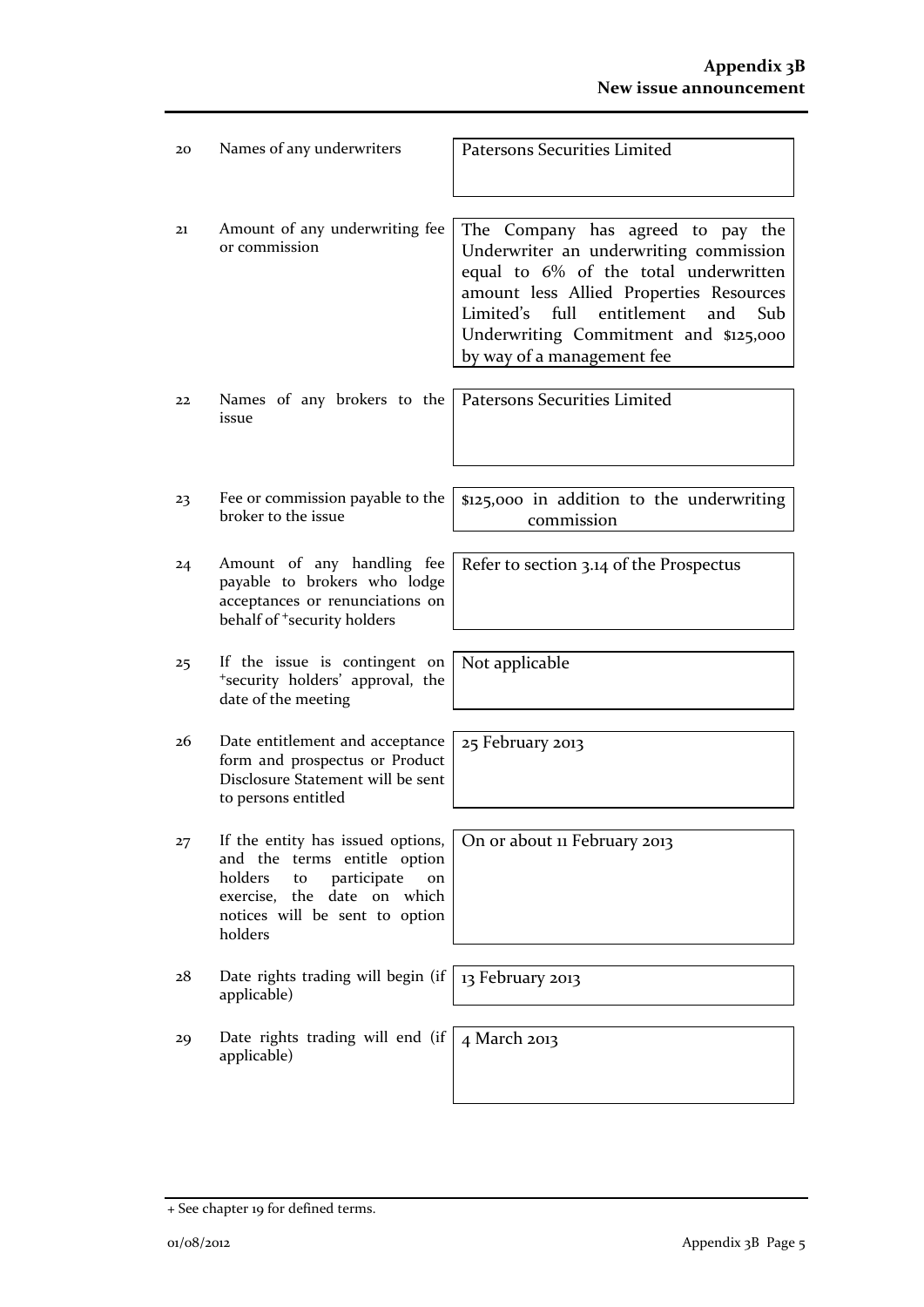| 30 | How do <sup>+</sup> security holders sell<br>their entitlements in full through<br>a broker?                                        | To sell all Rights in full, shareholders will<br>need to instruct a stockbroker to sell the<br>Rights which they wish to renounce. If<br>shareholders wish to do so they must<br>instruct their stockbroker by completing<br>panel<br>headed "Instructions<br>the<br>to<br>Stockbroker"<br>back<br>on the<br>of<br>the<br>Entitlement and Acceptance Form and<br>lodge that form with their stockbroker.<br>Their stockbroker must sell those Rights |
|----|-------------------------------------------------------------------------------------------------------------------------------------|------------------------------------------------------------------------------------------------------------------------------------------------------------------------------------------------------------------------------------------------------------------------------------------------------------------------------------------------------------------------------------------------------------------------------------------------------|
|    |                                                                                                                                     | before the Rights trading ceases                                                                                                                                                                                                                                                                                                                                                                                                                     |
|    |                                                                                                                                     |                                                                                                                                                                                                                                                                                                                                                                                                                                                      |
| 31 | How do <sup>+</sup> security holders sell<br>of<br>their<br>entitlements<br>part<br>through a broker and accept for<br>the balance? | To sell part of their Rights, shareholders<br>will need to instruct a stockbroker to sell<br>them by completing the panel headed<br>"Instructions to Stockbroker" on the back<br>of the Entitlement and Acceptance Form<br>and lodge that form with their stockbroker.<br>Their stockbroker must sell those Rights<br>before the Rights trading ceases.                                                                                              |
|    |                                                                                                                                     |                                                                                                                                                                                                                                                                                                                                                                                                                                                      |
| 32 | How do <sup>+</sup> security holders dispose<br>of their entitlements (except by<br>sale through a broker)?                         | If shareholders wish to transfer all or part<br>of their Rights to another person other<br>than on the ASX they must forward a<br>completed renunciation form (which can<br>be obtained by contacting the Company)<br>together with the<br>Entitlement<br>and<br>Acceptance Form                                                                                                                                                                     |

33 +Despatch date 20 a0 March 2013

## **Part 3 - Quotation of securities**

*You need only complete this section if you are applying for quotation of securities*

- 34 Type of securities (*tick one*)
- 

(a)  $\boxed{\times}$  Securities described in Part 1

#### (b) All other securities

Example: restricted securities at the end of the escrowed period, partly paid securities that become fully paid, employee incentive share securities when restriction ends, securities issued on expiry or conversion of convertible securities

<sup>+</sup> See chapter 19 for defined terms.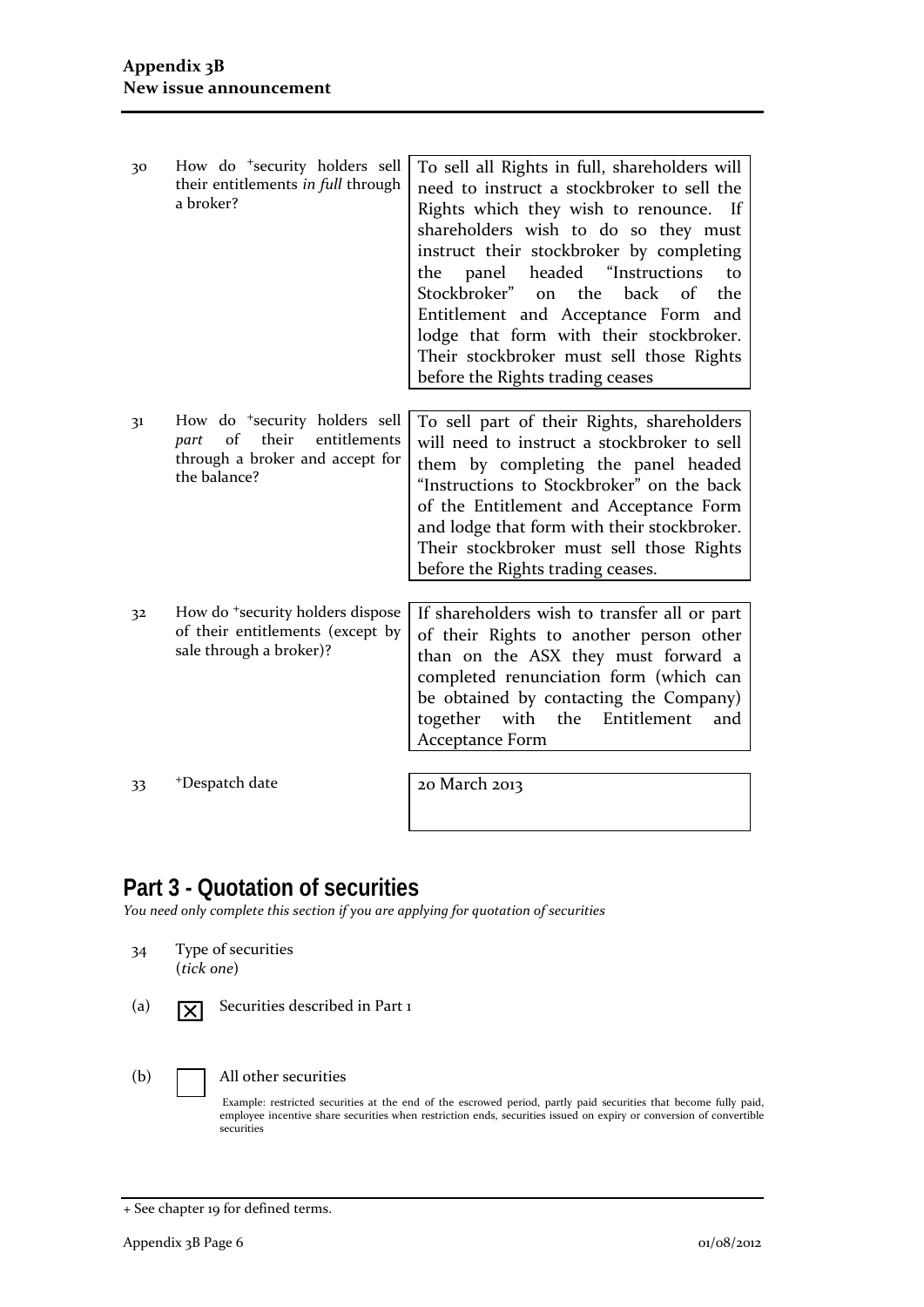## **Entities that have ticked box 34(a)**

#### **Additional securities forming a new class of securities**

*Tick to indicate you are providing the information or documents*

| 35 | If the 'securities are 'equity securities, the names of the 20 largest holders of the<br>additional <i>*securities</i> , and the number and percentage of additional <i>*securities</i><br>held by those holders                                                                                                                                                                                                                                                                                                                                                                   |  |  |
|----|------------------------------------------------------------------------------------------------------------------------------------------------------------------------------------------------------------------------------------------------------------------------------------------------------------------------------------------------------------------------------------------------------------------------------------------------------------------------------------------------------------------------------------------------------------------------------------|--|--|
| 36 | If the 'securities are 'equity securities, a distribution schedule of the additional<br>*securities setting out the number of holders in the categories<br>$1 - 1,000$<br>$1,001 - 5,000$<br>5,001 - 10,000<br>10,001 - 100,000<br>100,001 and over                                                                                                                                                                                                                                                                                                                                |  |  |
| 37 | A copy of any trust deed for the additional + securities                                                                                                                                                                                                                                                                                                                                                                                                                                                                                                                           |  |  |
|    | Entities that have ticked box 34(b)                                                                                                                                                                                                                                                                                                                                                                                                                                                                                                                                                |  |  |
| 38 | Number of securities for which<br>Not applicable<br><sup>+</sup> quotation is sought                                                                                                                                                                                                                                                                                                                                                                                                                                                                                               |  |  |
| 39 | Class of <sup>+</sup> securities for which<br>Not applicable<br>quotation is sought                                                                                                                                                                                                                                                                                                                                                                                                                                                                                                |  |  |
| 40 | Do the <sup>+</sup> securities rank equally in<br>Not applicable<br>all respects from the date of<br>allotment with an existing <sup>+</sup> class<br>of quoted *securities?<br>If the additional securities do not<br>rank equally, please state:<br>the date from which they do<br>٠<br>the extent to which they<br>participate for the next<br>dividend, (in the case of a<br>trust, distribution) or interest<br>payment<br>the extent to which they do<br>٠<br>not rank equally, other than in<br>relation to the next dividend,<br>distribution<br>or<br>interest<br>payment |  |  |

<sup>+</sup> See chapter 19 for defined terms.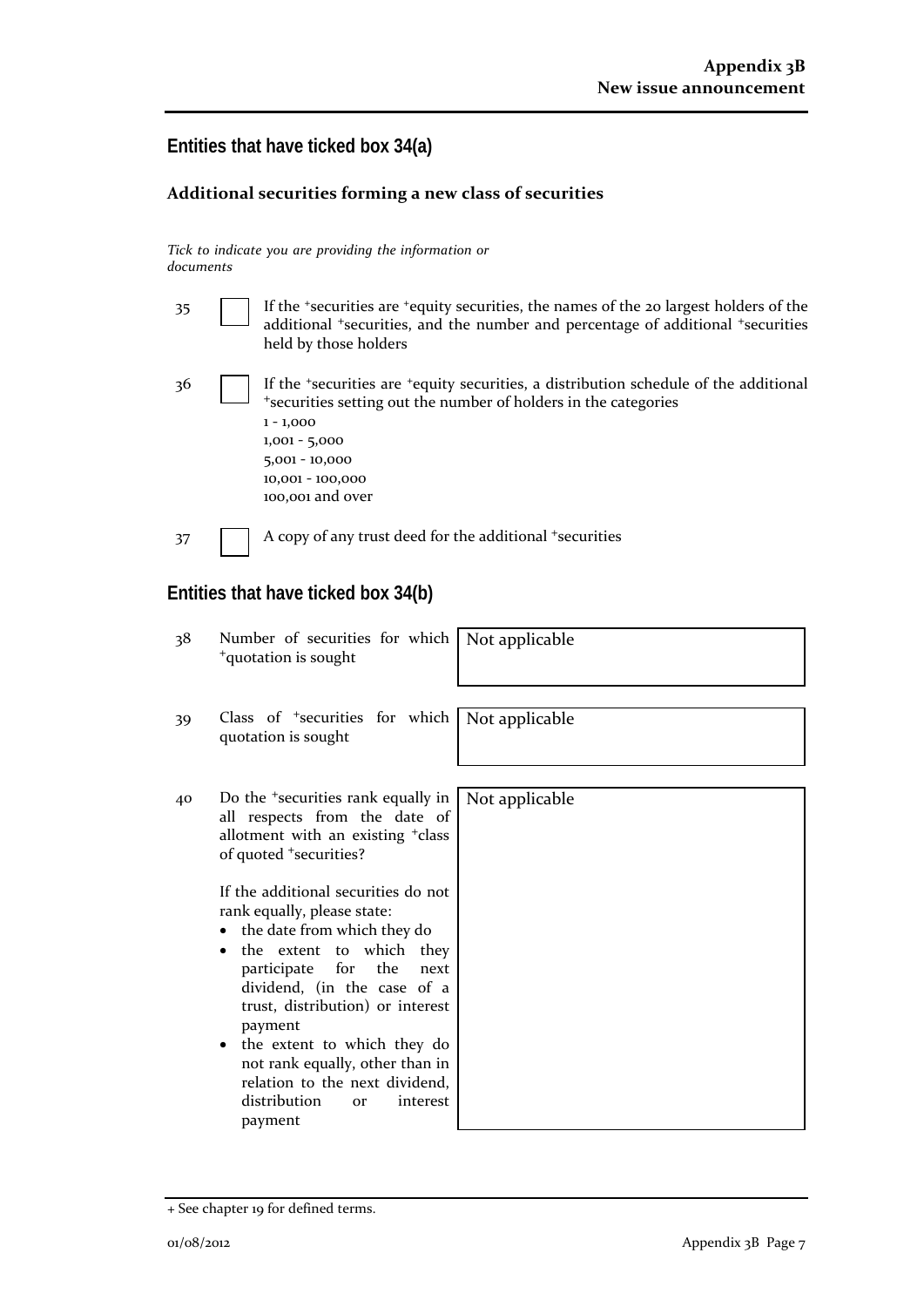## 41 Reason for request for quotation now Example: In the case of restricted securities, end of restriction period (if issued upon conversion of another security, clearly identify that other security) Not applicable

42 Number and <sup>+</sup>class of all <sup>+</sup>securities quoted on ASX (*including* the securities in clause 38)

| Number         | <sup>+</sup> Class |
|----------------|--------------------|
| Not applicable | Not applicable     |
|                |                    |
|                |                    |
|                |                    |
|                |                    |
|                |                    |

<sup>+</sup> See chapter 19 for defined terms.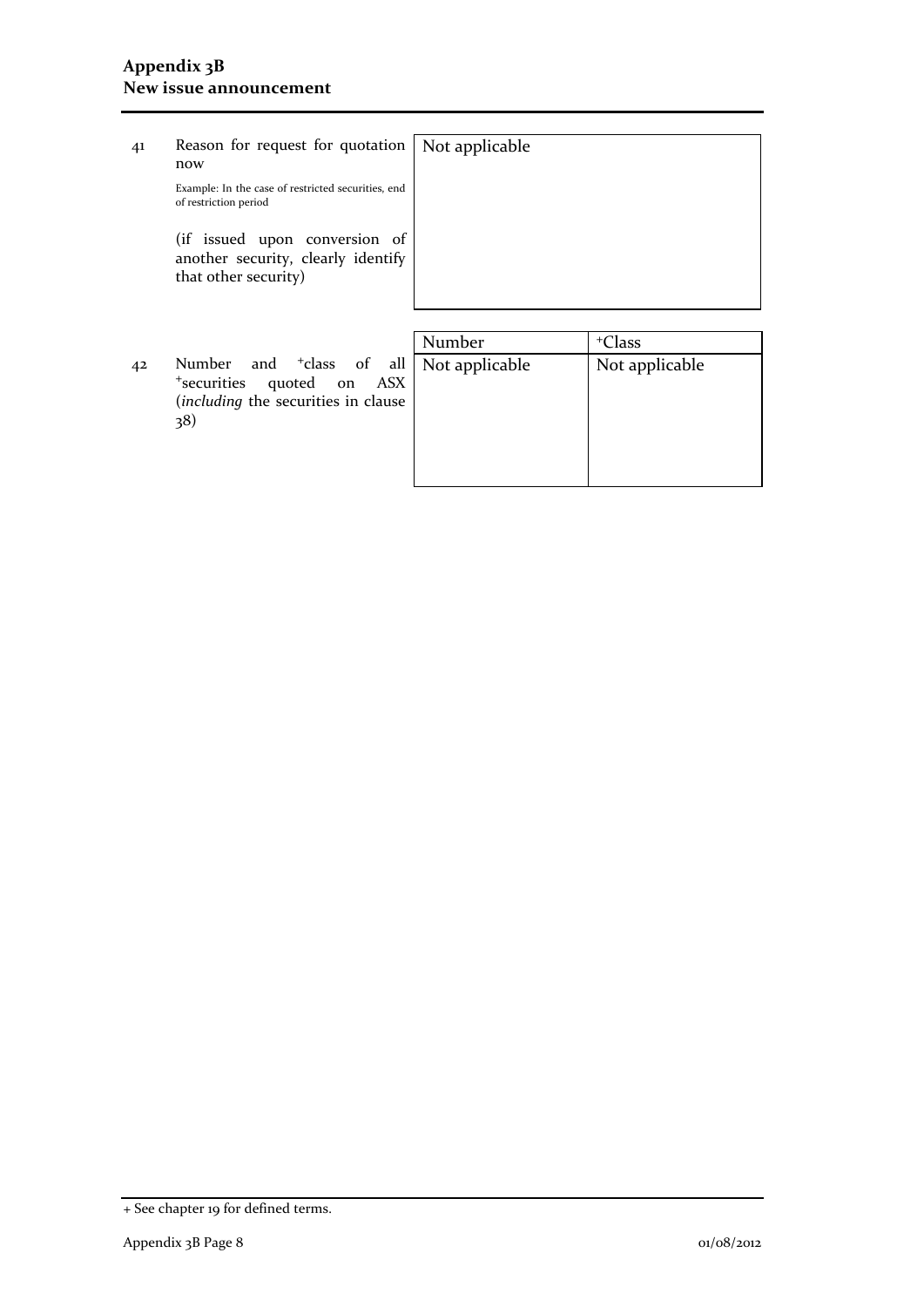#### **Quotation agreement**

- 1 <sup>+</sup>Quotation of our additional +securities is in ASX's absolute discretion. ASX may quote the +securities on any conditions it decides.
- 2 We warrant the following to ASX.
	- The issue of the *\*securities* to be quoted complies with the law and is not for an illegal purpose.
	- There is no reason why those +securities should not be granted +quotation.
	- An offer of the <sup>+</sup>securities for sale within 12 months after their issue will not require disclosure under section  $707(3)$  or section  $1012C(6)$  of the Corporations Act.

Note: An entity may need to obtain appropriate warranties from subscribers for the securities in order to be able to give this warranty

- Section 724 or section 1016E of the Corporations Act does not apply to any applications received by us in relation to any +securities to be quoted and that no-one has any right to return any +securities to be quoted under sections 737, 738 or 1016F of the Corporations Act at the time that we request that the <sup>+</sup>securities be quoted.
- If we are a trust, we warrant that no person has the right to return the <sup>+</sup>securities to be quoted under section 1019B of the Corporations Act at the time that we request that the +securities be quoted.
- 3 We will indemnify ASX to the fullest extent permitted by law in respect of any claim, action or expense arising from or connected with any breach of the warranties in this agreement.
- 4 We give ASX the information and documents required by this form. If any information or document not available now, will give it to ASX before <sup>+</sup>quotation of the +securities begins. We acknowledge that ASX is relying on the information and documents. We warrant that they are (will be) true and complete.

| Sign here:  | (Company secretary) | Date: 8 February 2013 |
|-------------|---------------------|-----------------------|
| Print name: | Jon Latto           |                       |
|             |                     |                       |

<sup>+</sup> See chapter 19 for defined terms.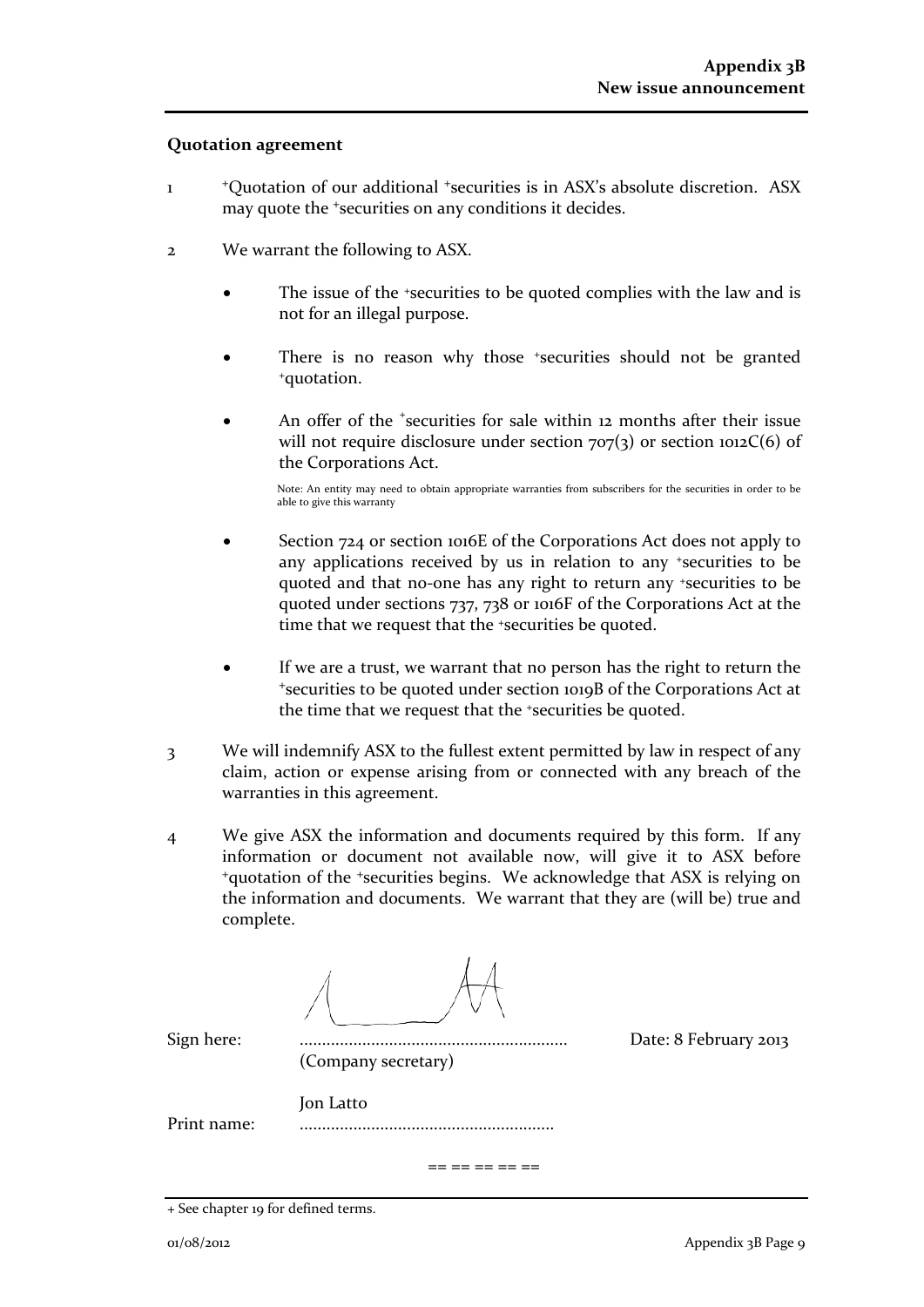# **Appendix 3B – Annexure 1**

# **Calculation of placement capacity under rule 7.1 and rule 7.1A for +eligible entities**

Introduced 01/08/12

### **Part 1**

| Rule 7.1 – Issues exceeding 15% of capital                                                                                                                                                                                                                                                                                                                |                |  |
|-----------------------------------------------------------------------------------------------------------------------------------------------------------------------------------------------------------------------------------------------------------------------------------------------------------------------------------------------------------|----------------|--|
| Step 1: Calculate "A", the base figure from which the placement<br>capacity is calculated                                                                                                                                                                                                                                                                 |                |  |
| <b>Insert</b> number of fully paid ordinary<br>Not Applicable<br>securities on issue 12 months before date<br>of issue or agreement to issue                                                                                                                                                                                                              |                |  |
| Add the following:                                                                                                                                                                                                                                                                                                                                        | Not Applicable |  |
| Number of fully paid ordinary securities<br>issued in that 12 month period under an<br>exception in rule 7.2                                                                                                                                                                                                                                              |                |  |
| Number of fully paid ordinary securities<br>$\bullet$<br>issued in that 12 month period with<br>shareholder approval                                                                                                                                                                                                                                      |                |  |
| Number of partly paid ordinary securities<br>$\bullet$<br>that became fully paid in that 12 month<br>period                                                                                                                                                                                                                                               |                |  |
| Note:<br>Include only ordinary securities here -<br>$\bullet$<br>other classes of equity securities cannot<br>be added<br>Include here (if applicable) the securities<br>the subject of the Appendix 3B to which<br>this form is annexed<br>It may be useful to set out issues of<br>$\bullet$<br>securities on different dates as separate<br>line items |                |  |
| <b>Subtract</b> the number of fully paid ordinary<br>securities cancelled during that 12 month<br>period                                                                                                                                                                                                                                                  | Not Applicable |  |
| "А"                                                                                                                                                                                                                                                                                                                                                       | Not Applicable |  |

<sup>+</sup> See chapter 19 for defined terms.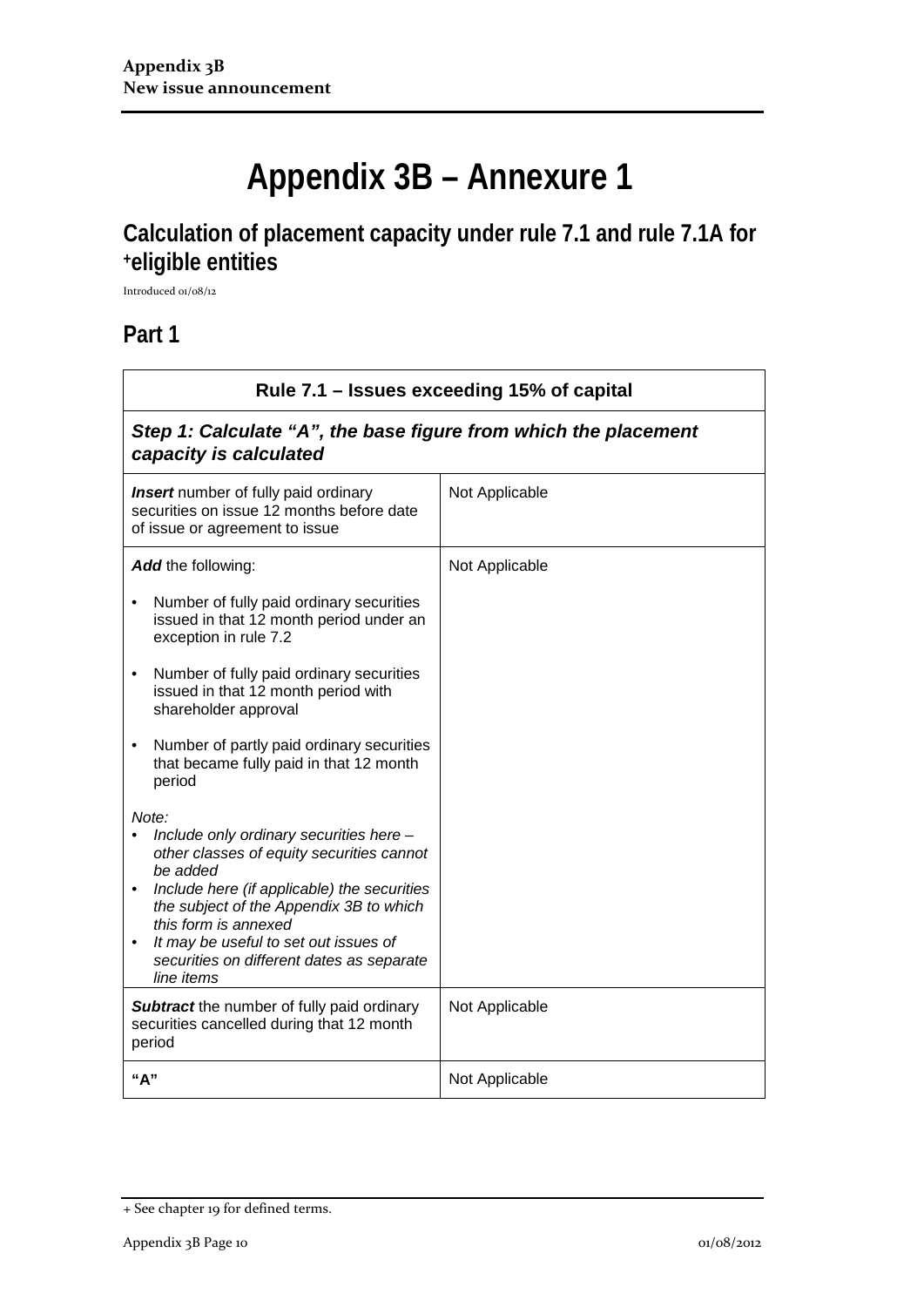| Step 2: Calculate 15% of "A"                                                                                                                                                                                                                                                                                                                     |                                                                    |  |
|--------------------------------------------------------------------------------------------------------------------------------------------------------------------------------------------------------------------------------------------------------------------------------------------------------------------------------------------------|--------------------------------------------------------------------|--|
| "B"                                                                                                                                                                                                                                                                                                                                              | 0.15                                                               |  |
|                                                                                                                                                                                                                                                                                                                                                  | [Note: this value cannot be changed]                               |  |
| Multiply "A" by 0.15                                                                                                                                                                                                                                                                                                                             | Not Applicable                                                     |  |
| Step 3: Calculate "C", the amount of placement capacity under rule<br>7.1 that has already been used                                                                                                                                                                                                                                             |                                                                    |  |
| <b>Insert</b> number of equity securities issued or<br>agreed to be issued in that 12 month period<br>not counting those issued:                                                                                                                                                                                                                 | Not Applicable                                                     |  |
| Under an exception in rule 7.2                                                                                                                                                                                                                                                                                                                   |                                                                    |  |
| Under rule 7.1A                                                                                                                                                                                                                                                                                                                                  |                                                                    |  |
| With security holder approval under rule<br>7.1 or rule 7.4                                                                                                                                                                                                                                                                                      |                                                                    |  |
| Note:<br>This applies to equity securities, unless<br>specifically excluded - not just ordinary<br>securities<br>Include here (if applicable) the<br>securities the subject of the Appendix<br>3B to which this form is annexed<br>It may be useful to set out issues of<br>$\bullet$<br>securities on different dates as separate<br>line items |                                                                    |  |
| "C"                                                                                                                                                                                                                                                                                                                                              | <b>Nil</b>                                                         |  |
| Step 4: Subtract "C" from ["A" x "B"] to calculate remaining<br>placement capacity under rule 7.1                                                                                                                                                                                                                                                |                                                                    |  |
| "A" x 0.15                                                                                                                                                                                                                                                                                                                                       | Not Applicable                                                     |  |
| Note: number must be same as shown in<br>Step <sub>2</sub>                                                                                                                                                                                                                                                                                       |                                                                    |  |
| Subtract "C"                                                                                                                                                                                                                                                                                                                                     | Not Applicable                                                     |  |
| Note: number must be same as shown in<br>Step 3                                                                                                                                                                                                                                                                                                  |                                                                    |  |
| <b>Total</b> ["A" $\times$ 0.15] – "C"                                                                                                                                                                                                                                                                                                           | Not Applicable                                                     |  |
|                                                                                                                                                                                                                                                                                                                                                  | [Note: this is the remaining placement<br>capacity under rule 7.1] |  |

<sup>+</sup> See chapter 19 for defined terms.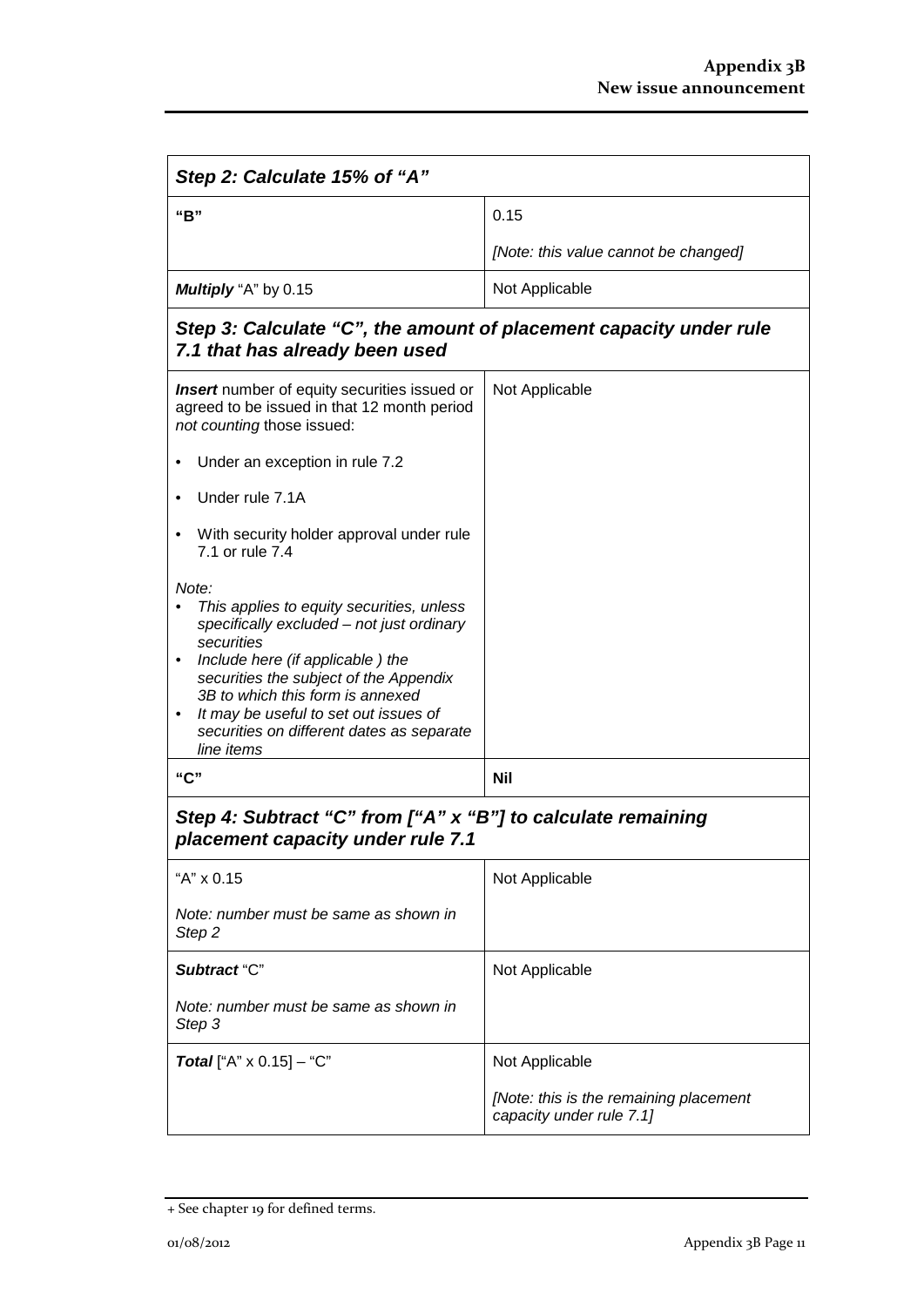# **Part 2**

| Rule 7.1A - Additional placement capacity for eligible entities                                                                                                                                                                                                                                                                                                                                                                                                                                     |                                    |  |
|-----------------------------------------------------------------------------------------------------------------------------------------------------------------------------------------------------------------------------------------------------------------------------------------------------------------------------------------------------------------------------------------------------------------------------------------------------------------------------------------------------|------------------------------------|--|
| Step 1: Calculate "A", the base figure from which the placement<br>capacity is calculated                                                                                                                                                                                                                                                                                                                                                                                                           |                                    |  |
| "A"                                                                                                                                                                                                                                                                                                                                                                                                                                                                                                 | Not Applicable                     |  |
| Note: number must be same as shown in<br>Step 1 of Part 1                                                                                                                                                                                                                                                                                                                                                                                                                                           |                                    |  |
| Step 2: Calculate 10% of "A"                                                                                                                                                                                                                                                                                                                                                                                                                                                                        |                                    |  |
| "D"                                                                                                                                                                                                                                                                                                                                                                                                                                                                                                 | 0.10                               |  |
|                                                                                                                                                                                                                                                                                                                                                                                                                                                                                                     | Note: this value cannot be changed |  |
| Multiply "A" by 0.10                                                                                                                                                                                                                                                                                                                                                                                                                                                                                | Not Applicable                     |  |
| Step 3: Calculate "E", the amount of placement capacity under rule<br>7.1A that has already been used                                                                                                                                                                                                                                                                                                                                                                                               |                                    |  |
| <b>Insert</b> number of equity securities issued or<br>agreed to be issued in that 12 month period<br>under rule 7.1A                                                                                                                                                                                                                                                                                                                                                                               | Not Applicable                     |  |
| Notes:<br>This applies to equity securities $-$ not<br>just ordinary securities<br>• Include here $-$ if applicable $-$ the<br>securities the subject of the Appendix<br>3B to which this form is annexed<br>Do not include equity securities issued<br>under rule 7.1 (they must be dealt with<br>in Part 1), or for which specific security<br>holder approval has been obtained<br>It may be useful to set out issues of<br>$\bullet$<br>securities on different dates as separate<br>line items |                                    |  |
| "E"                                                                                                                                                                                                                                                                                                                                                                                                                                                                                                 | Not Applicable                     |  |

<sup>+</sup> See chapter 19 for defined terms.